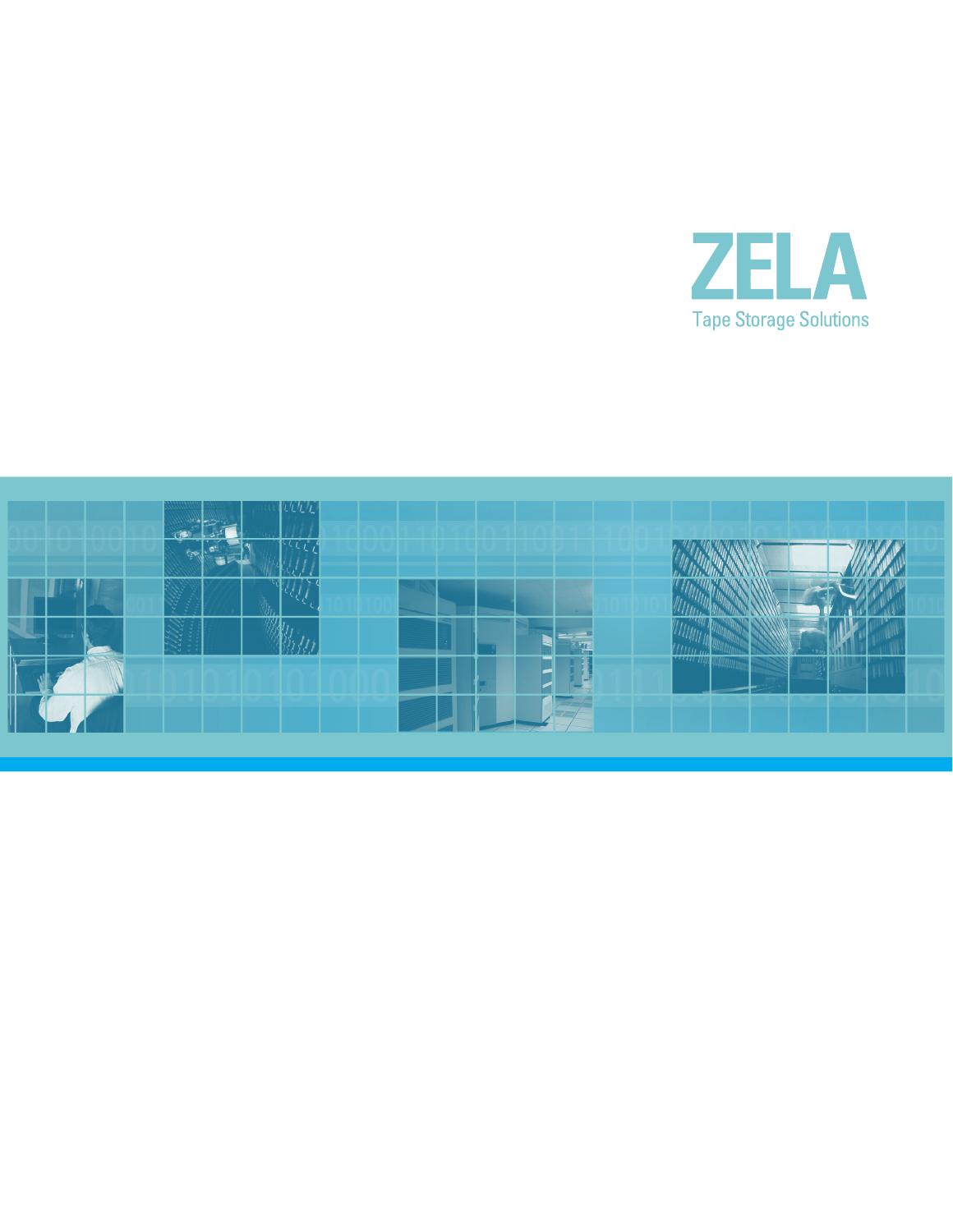ZELA

ZELA provides storage management professionals with a robust solution that will lead you into the 21st century. Many confuse ZELA with "just another tape stacker." Quite the opposite, ZELA actually addresses the ever growing needs of enterprise data centers trying to keep up with production processing, new technology, and meeting its commitments established with management and their customers.

# **Storage management groups are faced with overcoming many of the following challenges:**

# **VIRTUAL TAPE SOLUTIONS**

- Decide which datasets should be migrated into the Virtual Tape Solution
- How to migrate datasets INTO the Virtual Tape Solution
- How to migrate datasets OUT of the Virtual Tape Solution

# **AUTOMATED TAPE LIBRARY SYSTEMS**

- Scratch volumes not available for Production Processing
- Running out of tape slots within the Robotics Facilities
- Overwhelmed by manual intensive labor performing physical ejections
- The TMS Catalog, MVS catalog and Robotics control datasets getting out of sync
- Constantly allocating funding for additional Media and Robotics
- • Cost of new construction of tape library, raised floor, tape racks, media, etc.
- How to forecast hardware and media needs

## **MANUAL TAPE LIBRARIES**

- • Running out of media, scratch volumes and tape devices
- • Complications managing Catalog, Cycle, Usage or USER controlled datasets
- Human resources and project costs to move or make copies of production application files or disaster recovery have risen to all time highs
- • Under-staffed and overworked Operational Teams
- • Consolidation of data centers and media resources

#### **MEDIA CONVERSIONS**

- • Wondering what to do with existing datasets on old technology
- • Trying to understand what to apply to recently acquired 36 Trk, Helical Tapes, Virtual Tape Systems, or Optical Storage devices and trying to figure out how not to waste 90% of each volume

## **INDEPENDENTLY MANAGE TAPE MEDIA RESOURCES**

ZELA will independently manage your Manual Tape Library, Optical Storage Devices and your Virtual Tape Solution, thereby providing Total Tape Media Management for the entire enterprise with a Single Solution.



# **INTELLIGENT DATA STACKING**

ZELA maximizes tape utilization by consolidating datasets to fewer tapes through conflict-free intelligent stacking, compression, reblocking and media conversion. This benefits installations by reclaiming underutilized resources.

# **AUTOMATED SCRATCH POOL MANAGEMENT**

ZELA monitors tape media environments, such as manual libraries or Robotic Libraries to ensure that an adequate percentage of scratches is consistently available in order to avoid any work stoppage during production processing.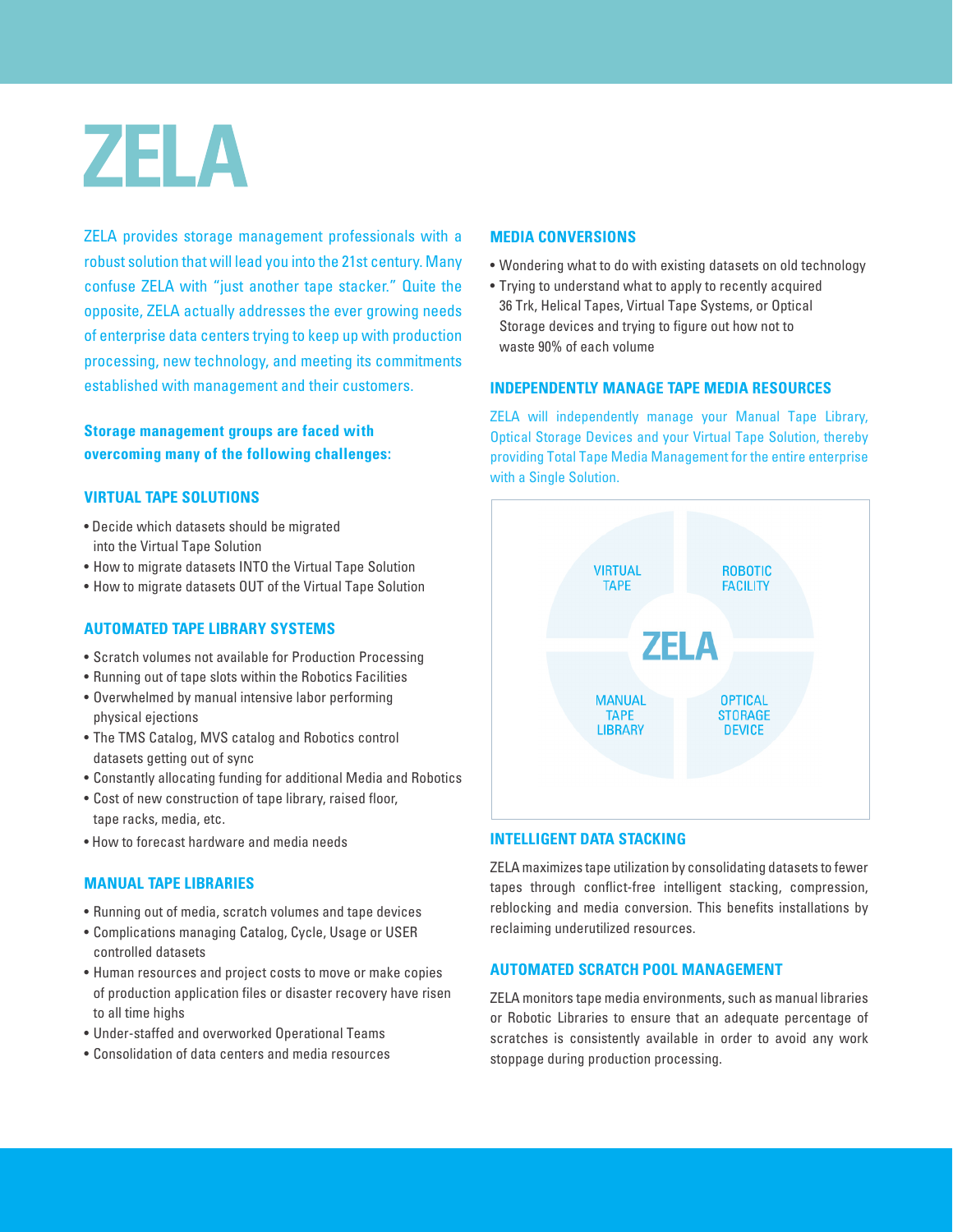#### **LOGICAL EJECTION**

Logical Ejection is an action accomplished via high-speed copy of the subject dataset(s) from the media within the Automated Library to an output destination device of choice such as External Tape Cartridges, Tape Reels, DASD and DASD Arrays, Optical Storage Devices, Remote Electronic Tape Vaults, other Robotic Facilities or back into the original facility for reconsolidation.

# **ZELASAFE DATASET PROTECTION**

ZELASAFE Dataset Security and Protection Provides Dataset and Volume Level Security and protection for production application files being archived for Disaster Recovery and providing enhanced dataset stacking protection for Catalog Controlled, Cycle Controlled, Usage Controlled, User Controlled and more!

#### **ROBOTIC LIBRARY SUPPORT**

ZELA operates as a monitoring system to manage Robotic Library Facilities ensuring maximum utilization of this technology. ZELA's advanced dataset consolidation process benefits Robotic Libraries by reclaiming space on cartridges and increasing the availability of robotic slots. Zela has saved data centers thousands of dollars reclaiming underutilized resources. ZELA supports multi-vendor architectures such as IBM, STK, HDS, Sutmyn, and Grau (Emass).

#### **DATASET SELECTION CRITERIA**

ZELA allows users to select datasets based on name, size, idleness, volume range, application, SMS management class, accounting information, expiration date, creating job name, and more.

## **DATASET SELECTION CRITERIA**

Once ZELA has completed the process of migrating datasets to other tape media it will run the last step which is the update job. This puts back the original job creation information and updates the tape management system database and the MVS catalog.

#### **EXPLOIT VIRTUAL TAPE TECHNOLOGY**

ZELA is an ideal tool to utilize with Virtual Tape Solutions such as the IBM Virtual Tape Server, or other similar systems. ZELA relocates desired existing datasets into the Virtual Tape Solution and frees the older tape technology for reuse in production or removal from service.

## **MONITOR VIRTUAL TAPE SOLUTIONS**

Once the Virtual Tape Solution is fully operational, there are a variety of functions that ZELA performs to enhance its capability:

- • Automated dataset migration into Virtual Tape Environments
- • Unstacking of previously stacked datasets
- • Application Dataset Pre-staging within Virtual Tape Environments
- Application Dataset De-staging within Virtual Tape Environments
- • Off load idle or unwanted datasets and stack them onto external media of choice.

# **OPTICAL STORAGE DEVICES SUPORT**

ZELA can migrate data into and out of Optical Storage Devices by writing them onto High Capacity Tape Cartridges, Automated Tape Robotics, Virtual Tape Solutions, and/or StorageTek's 9840 VOLSAFE Tapes.

## **RESEARCH AND ANALYSIS REPORTING**

The ZELA Research and Analysis reporting system is a comprehensive report on the overall benefits and savings that would otherwise require months of expensive research and time by your professional staff. All information is gathered from the MVS Catalog, TMS Catalog, and Robotic Control Datasets. Dataset conflicts are resolved via analysis of your data center's SMF historical data.

#### **DISASTER RECOVERY SUPPORT**

Disaster recovery support with dual copy of datasets, dataset packaging for streamline recovery, and automated recovery of critical production datasets within the Virtual Tape Environment, Robotic Facility, Manual Tape Libraries, etc. ZELA also includes support for DFDSS and FDR proprietary formats.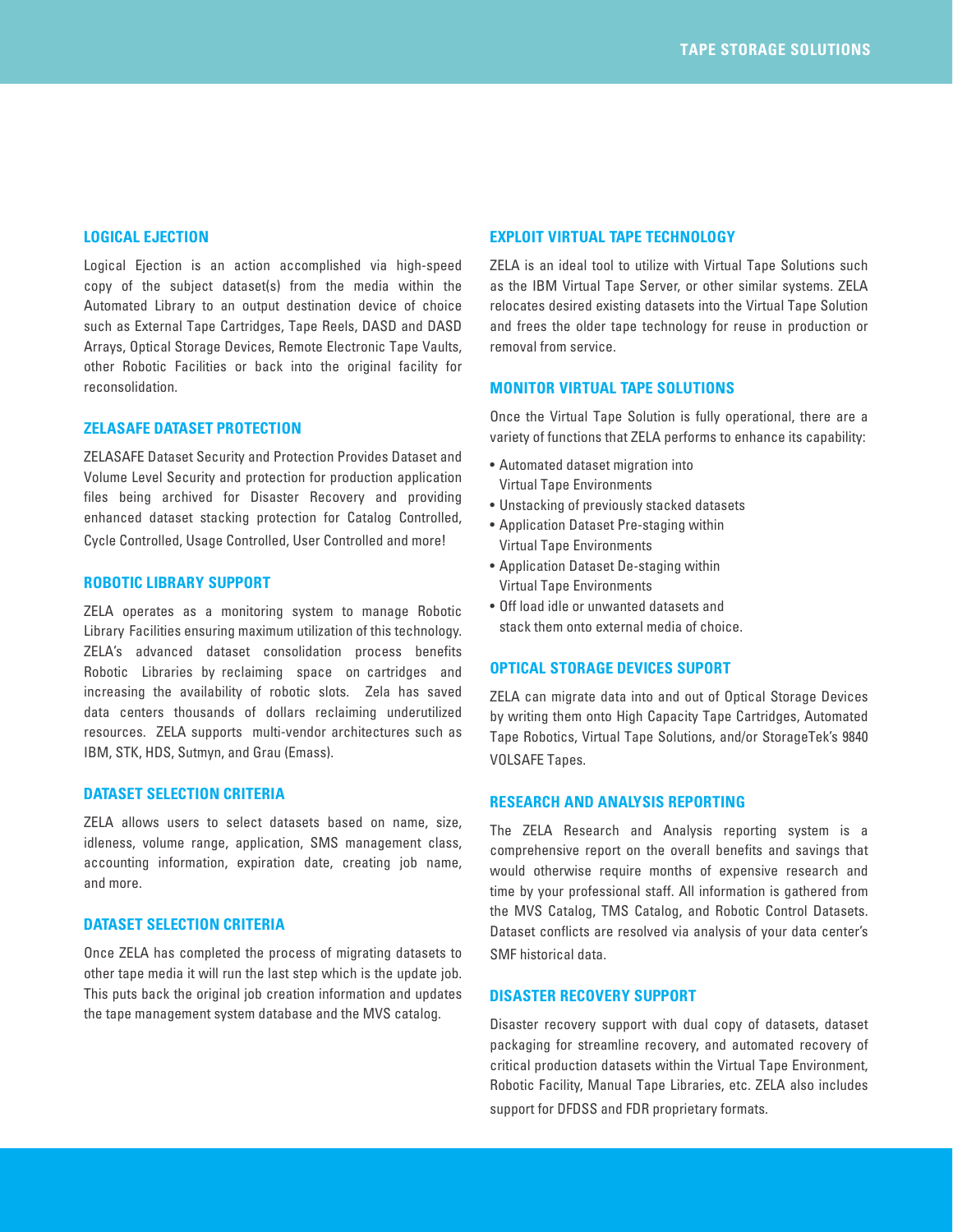## **FOR VIRTUAL TAPE SOLUTIONS**

ZELA is the ideal tape media management product to have up and running before the arrival of the Virtual Tape Solution. Your tape storage team will be able to use ZELA during every phase of the Virtual Tape Solution project and fully exploit this new technology. Once implemented in your data center, ZELA will independently manage your Manual Tape Library Robotic Facility and the Virtual Tape Solution, thereby providing Total Tape Media Management for the entire enterprise with a single solution.

Although the Virtual Tape system will ultimately automate and improve several aspects of managing tape datasets for production processing, the phases for Virtual Tape planning and pre-and-post implementation require a great deal of research and manual intervention if the proper tools are not in place.

ZELA facilitates many of the tasks involved with all phases of Virtual Tape Solution implementation, and can be used as a valuable tool offering the following features and benefits:

#### **VIRTUAL TAPE SOLUTION PLANNING/SIMULATION**

Tape storage team can set the stage for the arrival of the Virtual Tape Solution by using ZELA's Research and Analysis Reporting process to model and simulate the Virtual Tape Environment before the hardware arrives. During the modeling and simulation process ZELA will identify and select datasets that are candidates for migration into the Virtual Tape environment. The result of this analysis will provide information for a clear assessment of the Virtual Tape Storage capacity required at your installation in order to accomplish your goals.

# **POPULATING A NEWLY INSTALLED VIRTUAL TAPE SOLUTION**

ZELA complements Virtual Tape Solutions by relocating selected datasets into the Virtual Tape Solution and frees the older tape technology for reuse in production or removal from service. ZELA allows users to selectively decide which datasets or applications will populate the Virtual Tape Solution based on naming conventions, volume ranges, size limitations, application, SMS management class, accounting information, expiration date, and creating job name. Most importantly, ZELA allows users to unstack previously stacked datasets for transition to Virtual Tape Solutions.

#### **APPLICATION DATASET PRE-STAGING**

With ZELA, users can pre-stage datasets from the physical tape to the DASD buffer so that applications can immediately begin processing when executed.

#### **APPLICATION DATASET DE-STAGING**

ZELA can monitor the Virtual Storage Manager environment and identify user defined datasets that are located in the DASD buffer and migrate them to the physical tape in Virtual Storage Manager freeing the DASD buffer for other production datasets.

# **MANAGING AN ACTIVE PRODUCTION VIRTUAL TAPE SOLUTION**

As the Virtual Tape Solution starts to reach its capacity, ZELA can off-load idle or unwanted datasets and stack them onto any external media of choice that can reside within your data center or relocate them to your disaster recovery site.

# **DISASTER RECOVERY SUPPORT FOR VIRTUAL TAPE SOLUTIONS**

For Disaster Recovery purposes, ZELA can make copies of all datasets that reside in a Virtual Tape Solution and optionally stack them onto any external media of choice providing data centers with complete recovery support.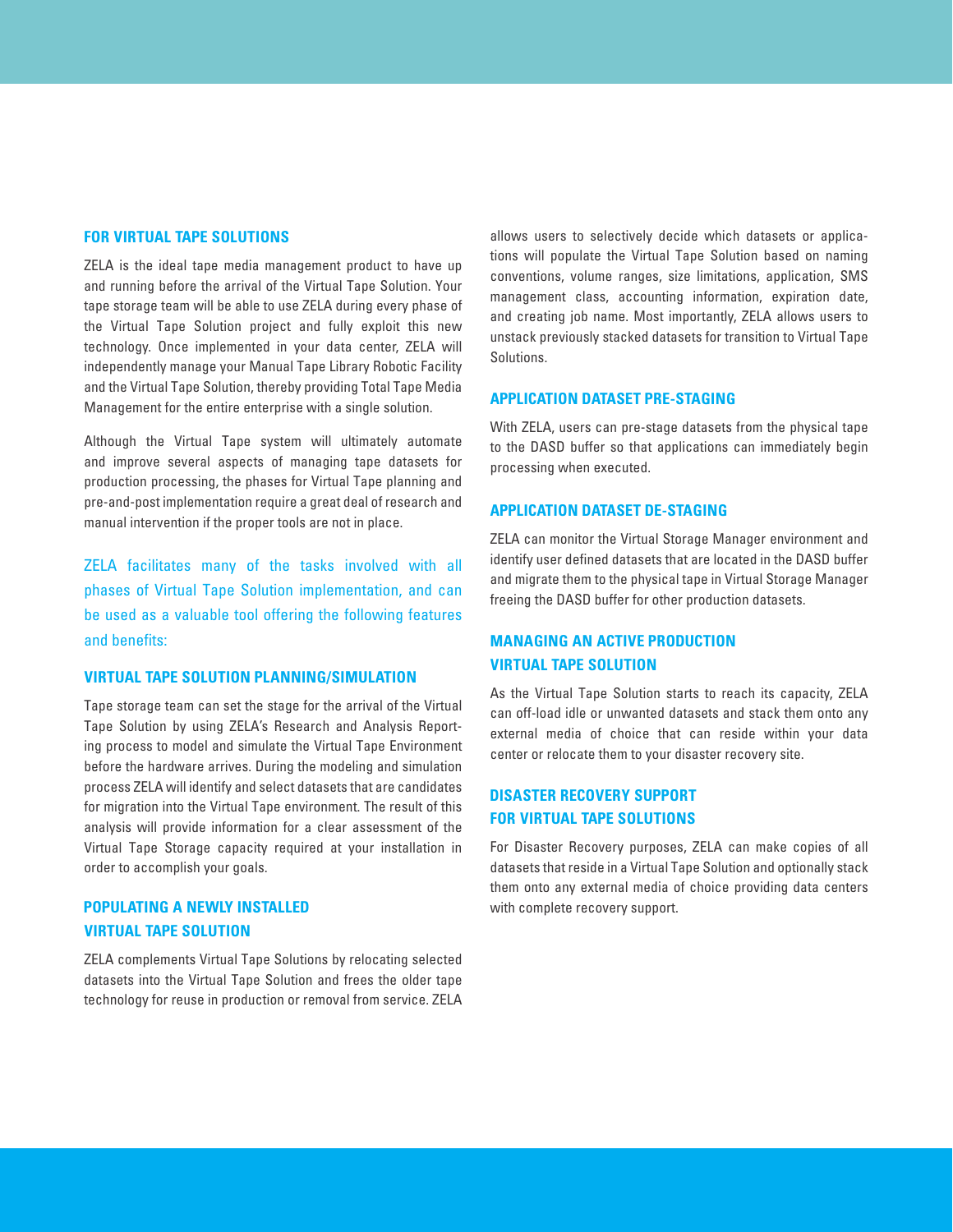#### **VIRTUAL TAPE SOLUTION MANAGEMENT PACK**

SEA provides The Virtual Tape Solutions Management Pack which is comprised of three program products: ZELA, ZELDA, and fastgenr. This set of tools was combined to give users the ability to achieve their desired goals utilizing less time and resources during the implementation of Virtual Tape Solutions. The following graphs demonstrate how the SEA Virtual Tape Solutions Management Pack can benefit your Enterprise:



#### **With SEA Solutions**

# **IMPLEMENTATION TIME**

Reduce the time required for the implementation of the Virtual Tape Solution by more than 80%.



# **REDUCTION IN HUMAN RESOURCES**

Reduce human resources needed for the process of migrating data into the Virtual Tape Solution by more than 70%.



#### **REDUCE SYSTEM OVERHEAD**

Over 50% reduction in CPU time, Elapsed time, EXCPs and Connect time during the process of copying datasets into Virtual Tape Solutions.



# **RECLAIM DASD SPACE**

Reclaim up to 30% of DASD space by migrating datasets from DASD to tape or Virtual Tape.

# **ZELDA AND FASTGENR FEATURES & BENEFITS**

#### **ZELDA**

Free up wasted DASD resources for future processing. Avoid excessive resource utilization by reducing thrashing during HSM migrations and recalls by accessing data directly from tape. Relocate DASD datasets to the medium of choice including Tape, Virtual Tape Solutions, and Robotic Facilities.

## **FASTGENR**

fastgenr is a high-speed replacement for IEBGENR. By using fastgenr as the vehicle to speed up the process of copying sequential datasets, ZELA and ZELDA will perform more than 50% faster than any of its competitors and utilize less resources during the process.

FASTGENR offers real dollar savings by reducing CPU time, EXCPs and Elapsed time.

#### **Achieve the following benefits:**

- • Automated media and dataset management
- • Simulate Virtual Tape before its arrival
- Disaster recovery support for Virtual Tape Solutions
- • Eliminate manual intervention
- • Reduce human error
- Reduce system overhead
- • Faster performance
- Monitor Virtual Tape environments to ensure continuous efficiency
- • Automated media conversion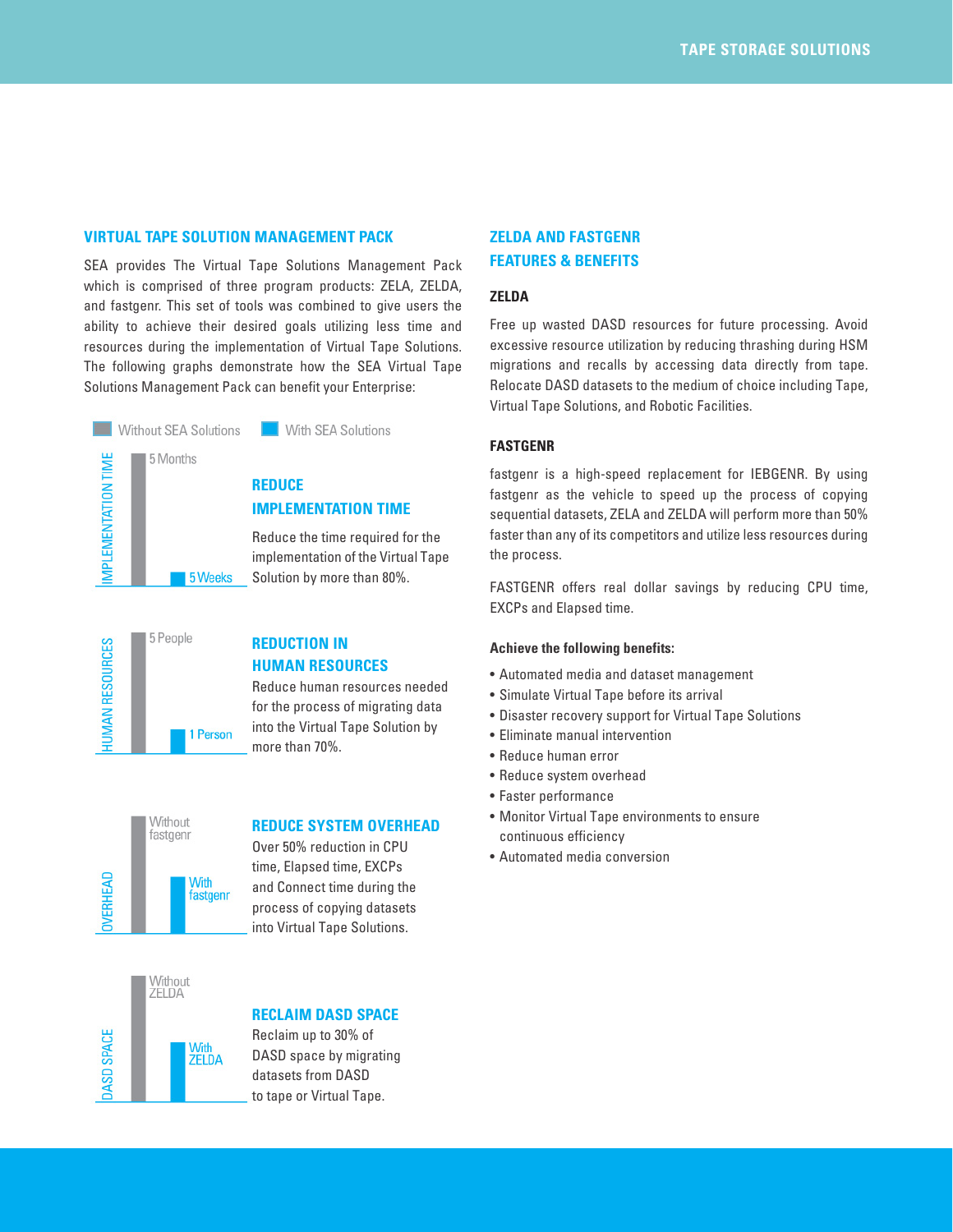#### **HIGH PERFORMANCE REMOVABLE MEDIA MAXIMIZER**

ZELA is a tape media storage optimization program product that gives storage management professionals the ability to manage today's highly sophisticated tape media resources with the utmost efficiency.

Whether the user's tape environment is a Manually Managed Tape Library, a Robotic Tape Library, or a Virtual Tape Solution, the purpose of ZELA is to help manage tape resources in an automated fashion.

Manual and Robotic Tape Libraries benefit from ZELA's method of dataset consolidation via its intelligent stacking, compression, reblocking, and media conversion. The objective using ZELA for Automated Tape Library Systems is to manage tape resources within the robotic facilities without manual intervention, benefiting the entire data center by providing maximum utilization of the hardware investment. The end result of the ZELA process is to provide automated scratch pool management by freeing wasted resources for future production processing.

In today's data center where Virtual Tape Solutions have become very prevalent, ZELA has been recognized as a primary tool for the implementation and management of this new technology.

#### **EASILY MANAGED BY EXCEPTION WITH SIMPLE RULES**

ZELA allows users to define rules which control datasets or groups of datasets using simple keywords. These rules specify an IDLE PERIOD (time since last accessed) for determining whether dataset processing is required. If the dataset has not been accessed for a length of time exceeding the user specified idle period, the dataset or group of datasets qualifies for Action processing. The following actions, which are defined in the rules, can be performed: Logical Ejection (including Re-consolidation, Tape-to-DASD, Tape-to-Optical, Electronic File Transfer, Dynamic Media Rotation) Media Conversion, or Physical Ejection.

#### **HIGH SPEED COPYING OF DATASETS**

Through high-speed copying of datasets, ZELA can relocate data from media within the automated tape library to external tape cartridges, tape reels, DASD, DASD arrays, optical storage devices, remote electronic tape vaults, other robotic facilities, or even back into the original facility for re-consolidation. The output devices can be local, remote, or in a disaster recovery location. As the data is being copied (logically ejected), datasets can be (optionally) selectively re-blocked, compressed, and stacked. The datasets processed by ZELA, and their ultimate destinations are determined by rules defined by the user.

#### **ELECTRONIC FILE TRANSFER**

Datasets are transmitted based upon user-defined maximum number of blocks, kilobytes, megabytes, or gigabytes. ZELA will interface with any data transfer software such as: BDT, NDM, XMIT, TTRAN, AFT, in-house developed systems, and more.

#### **DISASTER RECOVERY**

ZELA will allow the user to package critical production datasets on any medium of choice and transfer these files to a disaster recovery location via channel attachment, dual copy (media), or electronic file transfer. Using ZELASAFE, users can take measures to add extra protection and security to ensure their critical production datasets will be available when needed for disaster recovery.

#### **TAPE MANAGEMENT SYSTEMS SUPPORTED**

CA1, TLMS, RMM, tape2000, Control T, ZARA

#### **OPERATING SYSTEMS SUPPORTED**

MVS/ESA, MVSXA, OS/390 and z/OS

#### **HARDWARE SUPPORTED**

IBM, STK, Sutmyn, Hitachi Data Systems, Grau (Emass)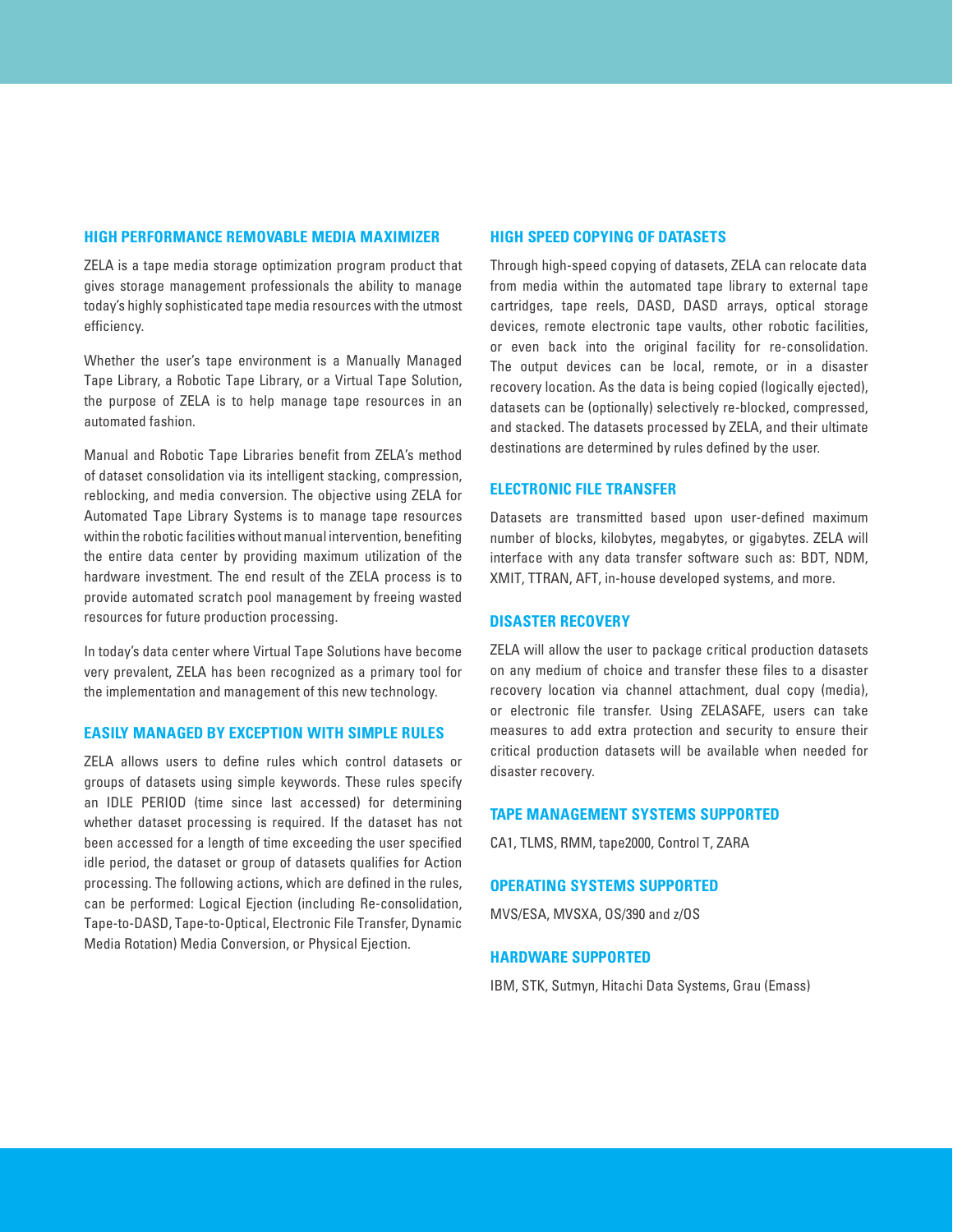# **SELECTIONS FROM ZELA'S RESEARCH AND ANALYSIS REPORTS**

The excerpts below show a cross-section of actual user results. The total savings generated by ZELA Research and Analysis reporting system is a comprehensive report on the overall benefits and savings that would otherwise require months of expensive research and time by your professional staff. All information is gathered from the MVS Catalog, TMS Catalog, and Robotic Control Datasets. Dataset conflicts are resolved via analysis of your data center's SMF historical data.

## **ZELA RESEARCH AND ANALYSIS REPORT**

ZELA can be installed and perform a comprehensive analysis of your current environment in less than 1 1/2 hours, or if you choose, you may model and simulate conversion to 36 Trk, Magstar, or a Virtual Tape environment prior to your hardware arriving.

#### **PRODUCT FEATURES AND BENEFIT SUMMARY**

- • SMF Statistical Analysis
- Tape to DASD Dataset Migration
- • Conflict Free Intelligent Stacking
- • Automated Scratch Pool Management
- • ISPF Online Dialog Manager Interface
- Independently Manage Automated and Manual libraries
- • Identify and Reclaim Wasted Media Resources
- • Automated Media Conversions
- • Datasets and Volume Security Protection
- • Synchronizes MVS Catalogs, TMS Catalog, and Robotic Control Datasets
- Reduce Manual Intervention and Human Error
- • Seamlessly Integrates with Virtual Tape
- • Storage Archival Interfaces, HSM, DMS, FDR, ASM2, DFDSS
- • Dynamic Media Rotation
- • Dual Copy for Disaster Recovery
- • Maximizes Utilization of Current Resources
- • Capitalizes on Current Investments
- • Local and Remote Vault Management
- • Update Original Create Job Information
- • Comprehensive Reporting
- Installs and Analyzes your current environment in under 1 1/2 hours
- • Provides its own business case for cost justification of ZELA
- • Return on investment in under 90 days
- Live technical support available 24 x 7
- • Free trial available